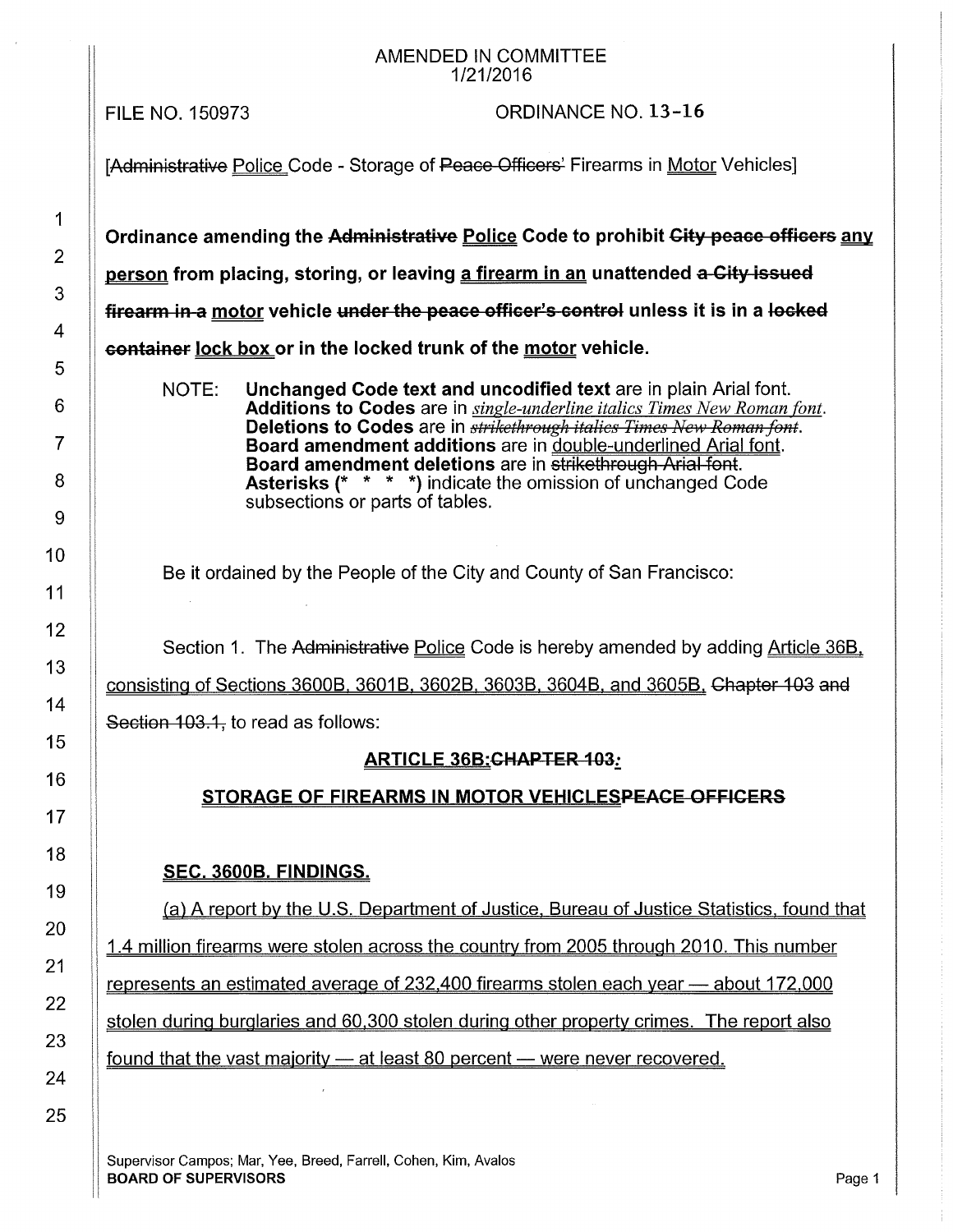| 1              | (b) Auto burglaries in dense urban areas are on the rise, and San Francisco has seen         |
|----------------|----------------------------------------------------------------------------------------------|
| $\overline{2}$ | an absolute explosion of auto burglaries. According to the San Francisco Police Department's |
| 3              | crime data, an alarming 47 percent spike in San Francisco car burglaries has occurred in the |
| 4              | first half of this year. From the beginning of January through the end of June of 2015 there |
| 5              | have been 11,917 reported vehicle burglaries in the City and County of San Francisco. That   |
| $6\,$          | same number during the same time period escalated 62 percent from 2013. And it has           |
| $\overline{7}$ | skyrocketed to 171 percent from 2010, a year that saw 4,396 reported vehicle burglaries      |
| 8              | between January and the end of June.                                                         |
| $9\,$          | (c) Recently, auto burglaries in the San Francisco Bay Area have resulted in the theft of    |
| 10             | firearms from vehicles. In July, a San Francisco resident was killed by someone using a      |
| 11             | handgun stolen four days earlier from a federal agent's car in downtown San Francisco. In    |
| 12             | August, a firearm was stolen from the UC Berkeley Police Chief's vehicle at Point Isabel     |
| 13             | Regional Shoreline in Richmond, California. In October of 2015, a gun was stolen from a      |
| 14             | California Highway Patrol officer's vehicle in the South of Market area of San Francisco. In |
| 15             | the same month, three individuals were charged with murdering a woman in Golden Gate         |
| 16             | Park and a second victim in Marin using a handgun stolen from a car at Fisherman's Wharf.    |
| 17             | In late October, police officials recovered two stolen guns from cars in the home of a       |
| 18             | suspected serial auto burglar.                                                               |
| 19             | (d) These recent auto burglaries resulting in the theft of firearms have been from           |
| 20             | unattended vehicles. The City and County of San Francisco finds that it has a strong local   |
| 21             | interest in preventing the theft of firearms from unattended vehicles and that requiring     |
| 22             | reasonable measures to secure firearms left in attended vehicles will reduce gun thefts and  |
| 23             | prevent guns from falling into the hands of criminals.                                       |

24 25

> Supervisor Campos; Mar, Yee, Breed, Farrell, Cohen, Kim, Avalos **BOARD OF SUPERVISORS** Page 2 and the state of the state of the state of the state of the state of the state of the state of the state of the state of the state of the state of the state of the state of the state of the st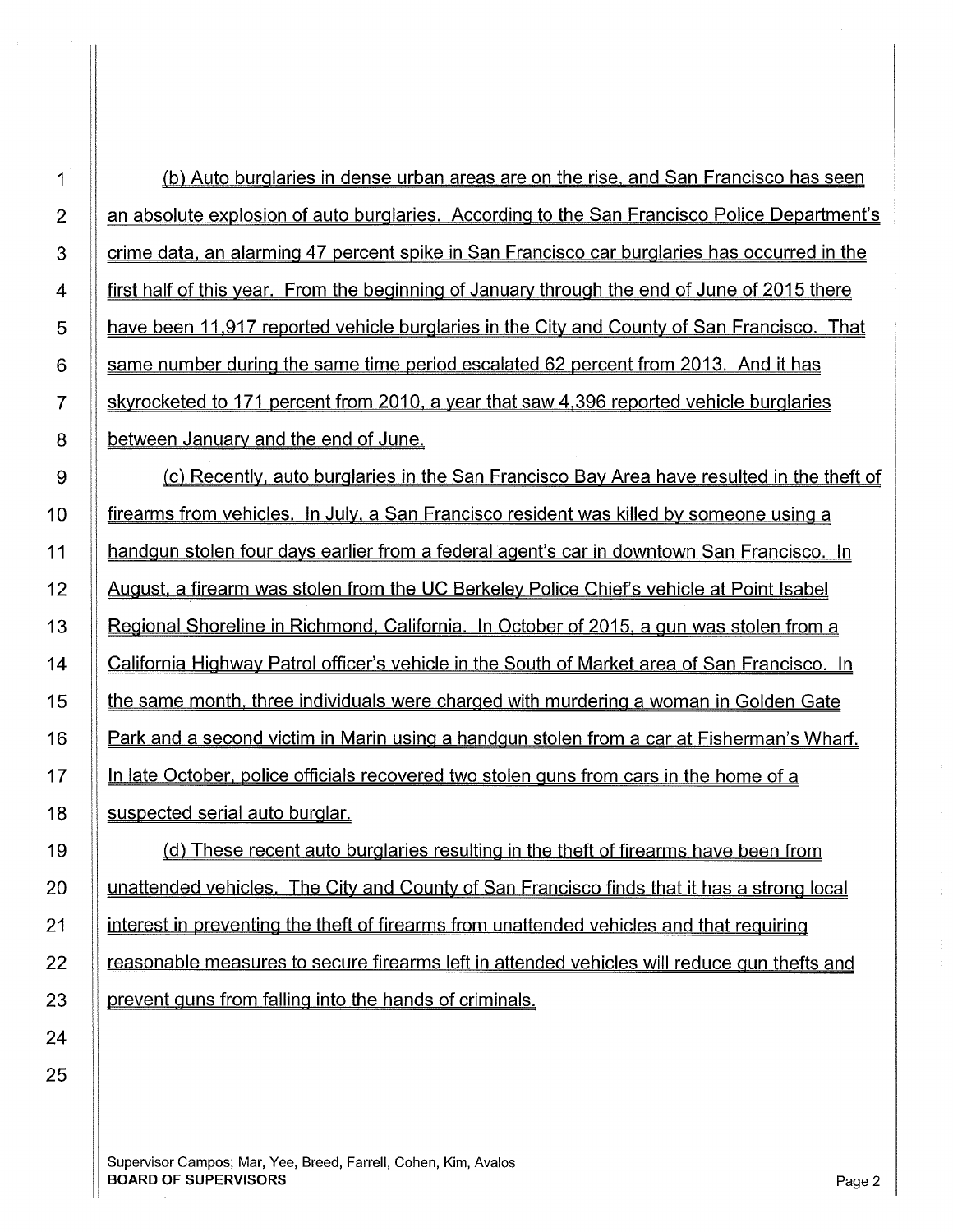| 1              | SEC. 3601B. DEFINITIONS.                                                                          |
|----------------|---------------------------------------------------------------------------------------------------|
| $\overline{2}$ | "Firearm" means a Firearm as defined in California Penal Code section 12001, as                   |
| 3              | amended from time to time.                                                                        |
| 4              | "Lock box" means a container that is listed on the California Department of Justice               |
| 5              | Bureau of Firearms roster of approved firearm safety devices.                                     |
| 6              | "Motor Vehicle" means a vehicle as defined in California Vehicle Code section 415, as             |
| 7              | amended from time to time.                                                                        |
| 8              | "Trunk" means a fully enclosed compartment that is separate from the main cabin of                |
| 9              | the Motor Vehicle.                                                                                |
| 10             | "Unattended" means that a person aged 18 or over is not present in the Motor Vehicle.             |
| 11             | SEC. 103.1. STORAGE OF CITY ISSUED PEACE OFFICER FIREARMS IN                                      |
| 12             | <b>PRIVATE VEHICLES.</b>                                                                          |
| 13             | <b>SEC. 3602B. STORAGE OF FIREARMS IN MOTOR VEHICLES.</b>                                         |
| 14             | (a) A peace officer employed by the City and County of San Francisco may not place,               |
| 15             | store, or leave unattended a City-issued firearm in any vehicle that is under the peace officer's |
| 16             | control or direction, except the firearm may be placed.                                           |
| 17             | (a) No person may place, store, or leave a Firearm in an unattended Motor Vehicle                 |
| 18             | unless the Firearm is stored:                                                                     |
| 19             | $(1)$ In a locked container in the trunk of the vehicle as defined in California                  |
| 20             | Penal Code section 16850, as amended from time to time; or                                        |
| 21             | (2) In a trunk that is fully enclosed with a compartment that is separate from the                |
| 22             | main cabin of the vehicle and locked by a secure locking device as defined in California Penal    |
| 23             | Code section 16860, as amended from time to time.                                                 |
| 24             | (1) in a locked Trunk of a Motor Vehicle, provided that the automatic Trunk                       |
| 25             | release in the main cabin of the Motor Vehicle is disabled; or                                    |
|                |                                                                                                   |

 $\sim$ 

Supervisor Campos; Mar, Yee, Breed, Farrell, Cohen, Kim, Avalos **BOARD OF SUPERVISORS** Page 3 And the set of the set of the set of the set of the set of the set of the set of the set of the set of the set of the set of the set of the set of the set of the set of the set of the set of t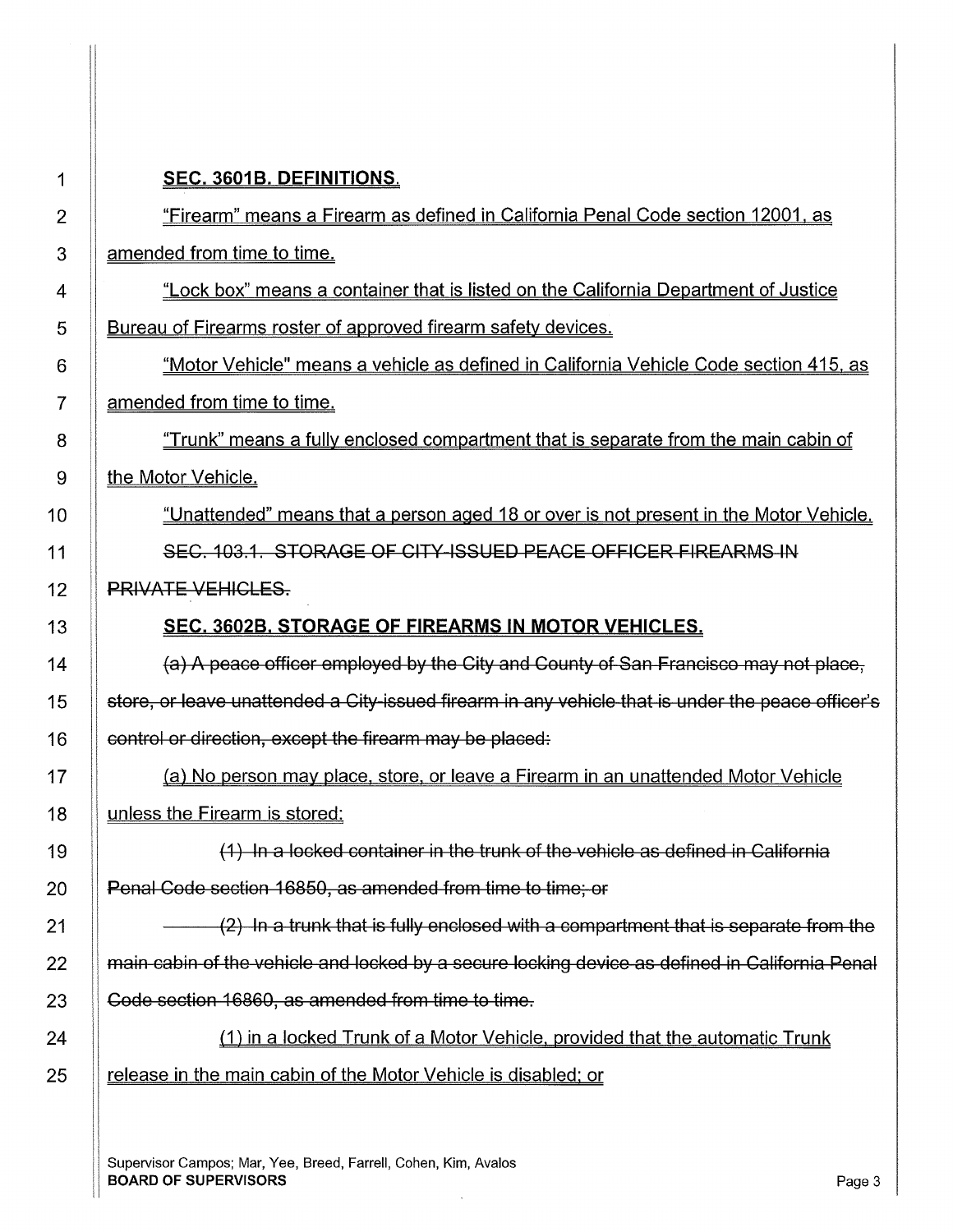1 (2) in a Lock Box that is permanently affixed to the Trunk of a Motor Vehicle. 2 **provided that the Lock Box is locked; or** 3 (3) for Motor Vehicles with four or more wheels and lacking a Trunk, in a Lock 4 **Box that is permanently affixed to the Motor Vehicle and underneath a seat, or covered, or** 5 | otherwise outside the view of the public, provided that the Lock Box is locked; or 6 (4) for Motor Vehicles with fewer than four wheels. in a Lock Box that is 7 | permanently affixed to the Motor Vehicle, provided that the Lock Box is locked. 8 (b) This requirement applies to privately-owned vehicles and is in no way intended to  $9$   $\parallel$  conflict with the applicable City department's rules governing the storage of firearms in City-10 | | ewned vehicles or vehicles under their control. To the extent there is a conflict between the 11 | aws or rules, the more stringent requirement shall govern. 12  $\parallel$  (b) Notwithstanding subsections (a)(1), (a)(2), (a)(3), and (a)(4) no person may place. 13 Store, or leave a Firearm overnight in an unattended Motor Vehicle. 14 *(c) This* Article 36B section *is not intended to conflict with applicable State or federal law, if*  15  $|$  *any*. 16  $\parallel$  (d) This Article 36B is intended to apply to all Motor Vehicles within the City and County 17 If of San Francisco. Notwithstanding the foregoing sentence, nothing in this Article 36B shall 18 | apply to on-duty peace officers employed by jurisdictions other than the City and County of 19 San Francisco or to federal officers or military personnel who are acting within the scope of I 20 I their authority and discharging their official duties. To the extent this Article conflicts with a 21 **City department's rules governing the storage of firearms in City-owned Motor Vehicles or** 22 | cther Motor Vehicles under the department's control, the more stringent requirement shall 23 | govern. Any peace officer employed by City and County of San Francisco is exempt from the 24 **requirements of this Article provided that the officer's employing department has a policy** 25 | regulating the storage of firearms for both on and off duty conduct by the officer. I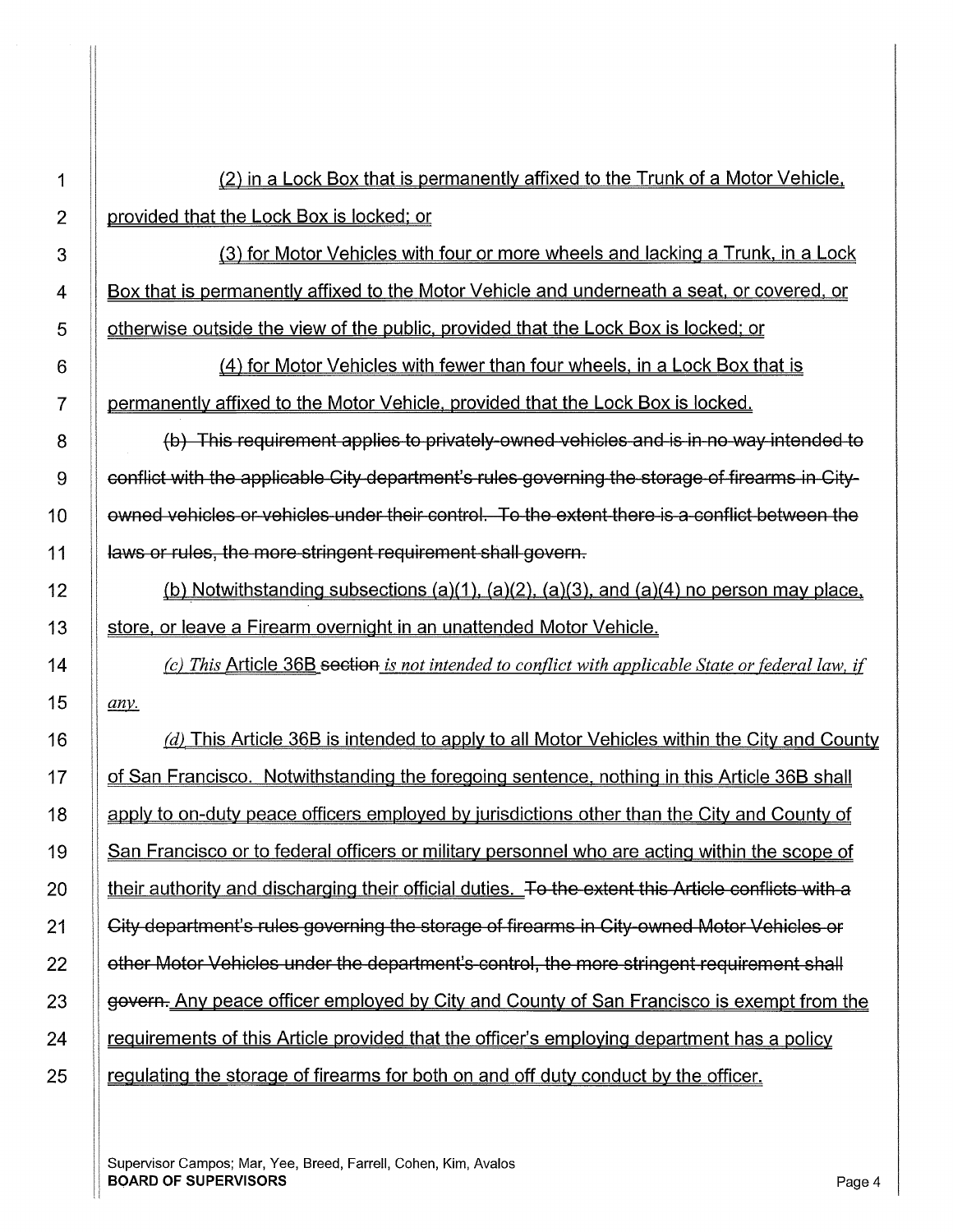## **SEC. 3603B. PENALTY.**

**Every violation of Section 3602B shall constitute a misdemeanor and shall be** 3 | punishable by a fine not to exceed \$10,000 or by imprisonment in the county jail not to exceed  $4 \parallel$  six months, or by both.

### **SEC. 36048. PROMOTION OF GENERAL WELFARE.**

*In enacting and implementing* Article 368this Section 103 .1. *the City is assuming an iii undertaking only to promote the general welfare. It is not assuming, nor is it imposing on its officers and employees, an obligation for breach of which it is liable in money damages to any person who claims that such breach proximately caused injury.* 

#### **SEC. 36058. SEVERA81LITY.**

| 11              | It is the intention of the City and County of San Francisco that all persons within San         |
|-----------------|-------------------------------------------------------------------------------------------------|
| 12 <sub>2</sub> | Francisco be subject to Article 36B while in San Francisco. This Article or portion thereof     |
| 13              | shall not apply to anyone subject to the criminal prosecution under state law for the same      |
| 14              | conduct. If a court determines that this Article or any portion thereof may not be applied to a |
| 15              | particular class of persons, it is the intention of the City and County of San Francisco that   |
| 16              | applicability of the Article or portion thereof to those persons shall be severed from the      |
| 17              | remainder of this Article or other portions thereof, which shall continue to apply to other     |
| 18              | persons.                                                                                        |
| 19              | $\prime$                                                                                        |
| 20              | $\mathcal{U}$                                                                                   |
| 21              | $\mathcal{U}$                                                                                   |
| 22              | $\mathcal{U}$                                                                                   |
| 23              | $\mathcal{U}$                                                                                   |
| 24              | $\mathcal{U}$                                                                                   |
| 25              | $\mathcal{U}$                                                                                   |
|                 |                                                                                                 |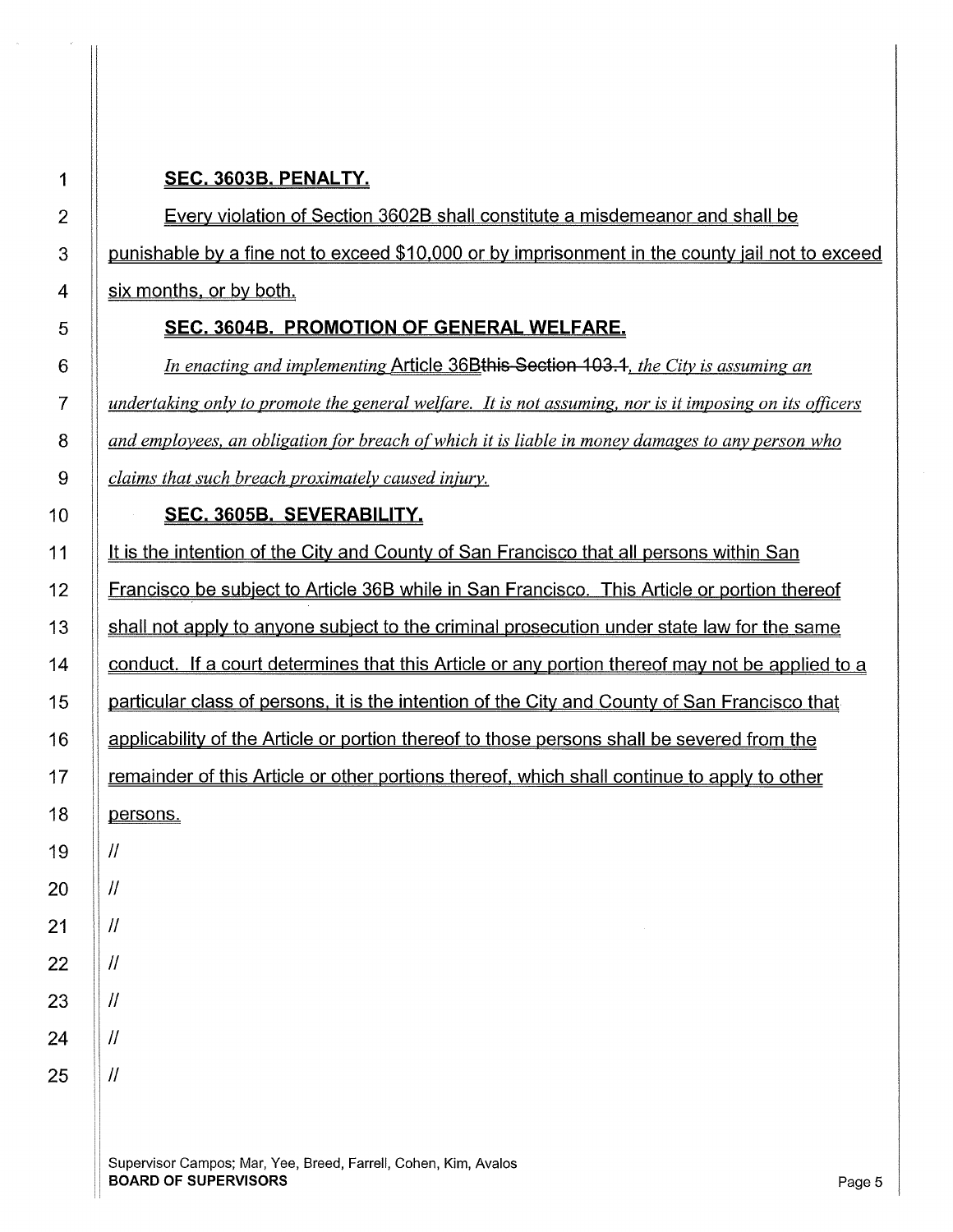1 | Section 2. Effective and Operative Dates.

 $\parallel$  (a) This ordinance shall become effective 30 days after enactment. Enactment 3 | occurs when the Mayor signs the ordinance, the Mayor returns the ordinance unsigned or  $\parallel$  does not sign the ordinance within ten days of receiving it, or the Board of Supervisors  $\parallel$  overrides the Mayor's veto of the ordinance.

(b) This ordinance shall become operative 60 days after enactment.

APPROVED AS TO FORM: 8 | DENNIS J. HERRERA, City Attorney

By: Buck Delventhal

Deputy City Attorney

n:\legana\as2015\ 1600132\01072560.docx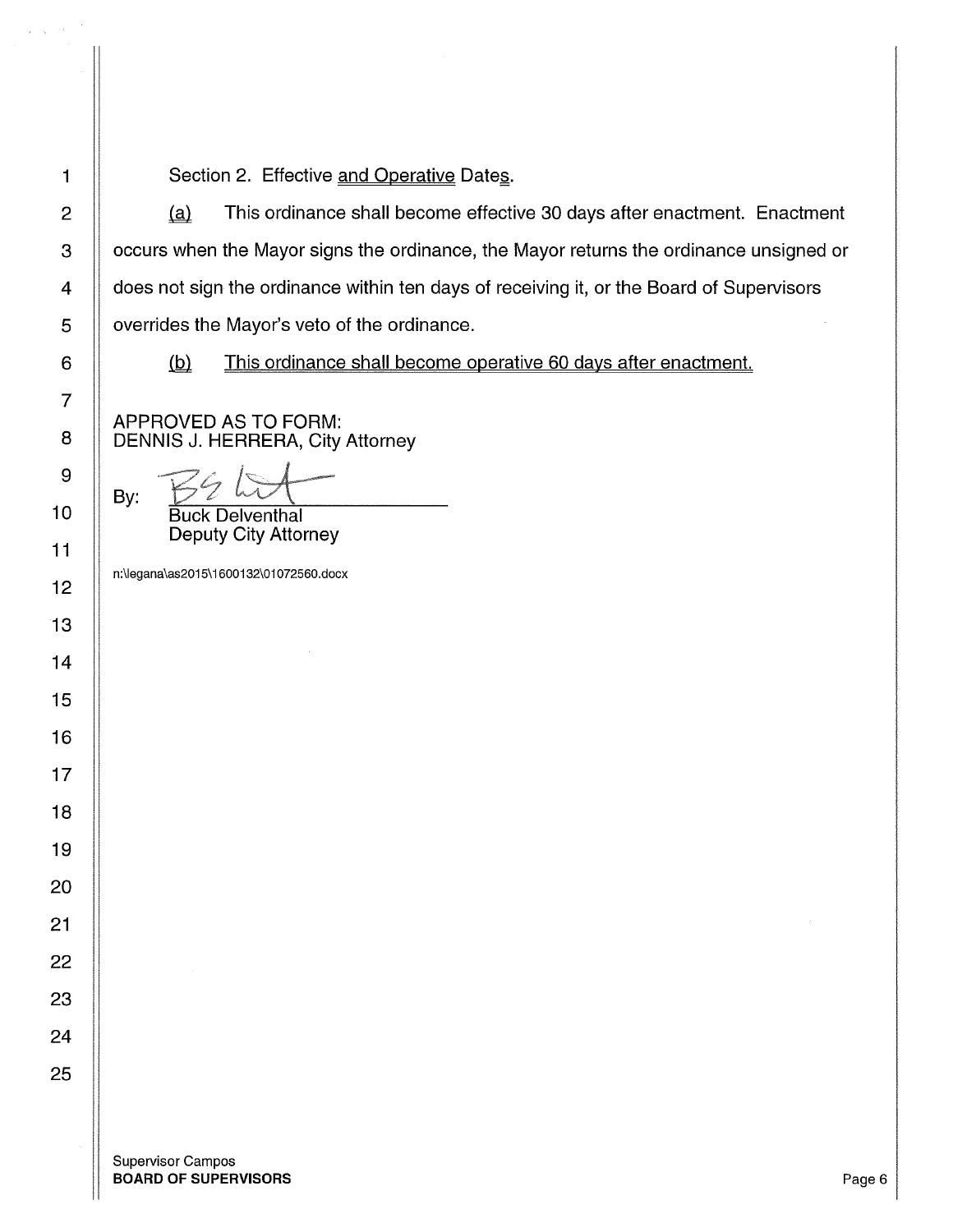

# **City and County of San Francisco Tails Ordinance**

City Hall 1 Dr. Carlton B. Goodlett Place San Francisco, CA 94102-4689

**File Number:** 150973 **Date Passed:** February 09, 2016

Ordinance amending the Police Code to prohibit any person from placing, storing, or leaving a firearm in an unattended motor vehicle unless it is in a lock box or in the locked trunk of the motor vehicle.

November 19, 2015 Public Safety and Neighborhood Services Committee -AMENDED, AN AMENDMENT OF THE WHOLE BEARING NEW TITLE

November 19, 2015 Public Safety and Neighborhood Services Committee - CONTINUED TO CALL OF THE CHAIR AS AMENDED

December 11, 2015 Public Safety and Neighborhood Services Committee - CONTINUED TO CALL OF THE CHAIR

January 21, 2016 Public Safety and Neighborhood Services Committee - AMENDED, AN AMENDMENT OF THE WHOLE BEARING SAME TITLE

January 21, 2016 Public Safety and Neighborhood Services Committee - RECOMMENDED AS AMENDED

February 02, 2016 Board of Supervisors - PASSED, ON FIRST READING

Ayes: 11 - Avalos, Breed, Campos, Cohen, Farrell, Kim, Mar, Peskin, Tang, Wiener and Yee

February 09, 2016 Board of Supervisors - FINALLY PASSED

Ayes: 11 - Avalos, Breed, Campos, Cohen, Farrell, Kim, Mar, Peskin, Tang, Wiener and Yee